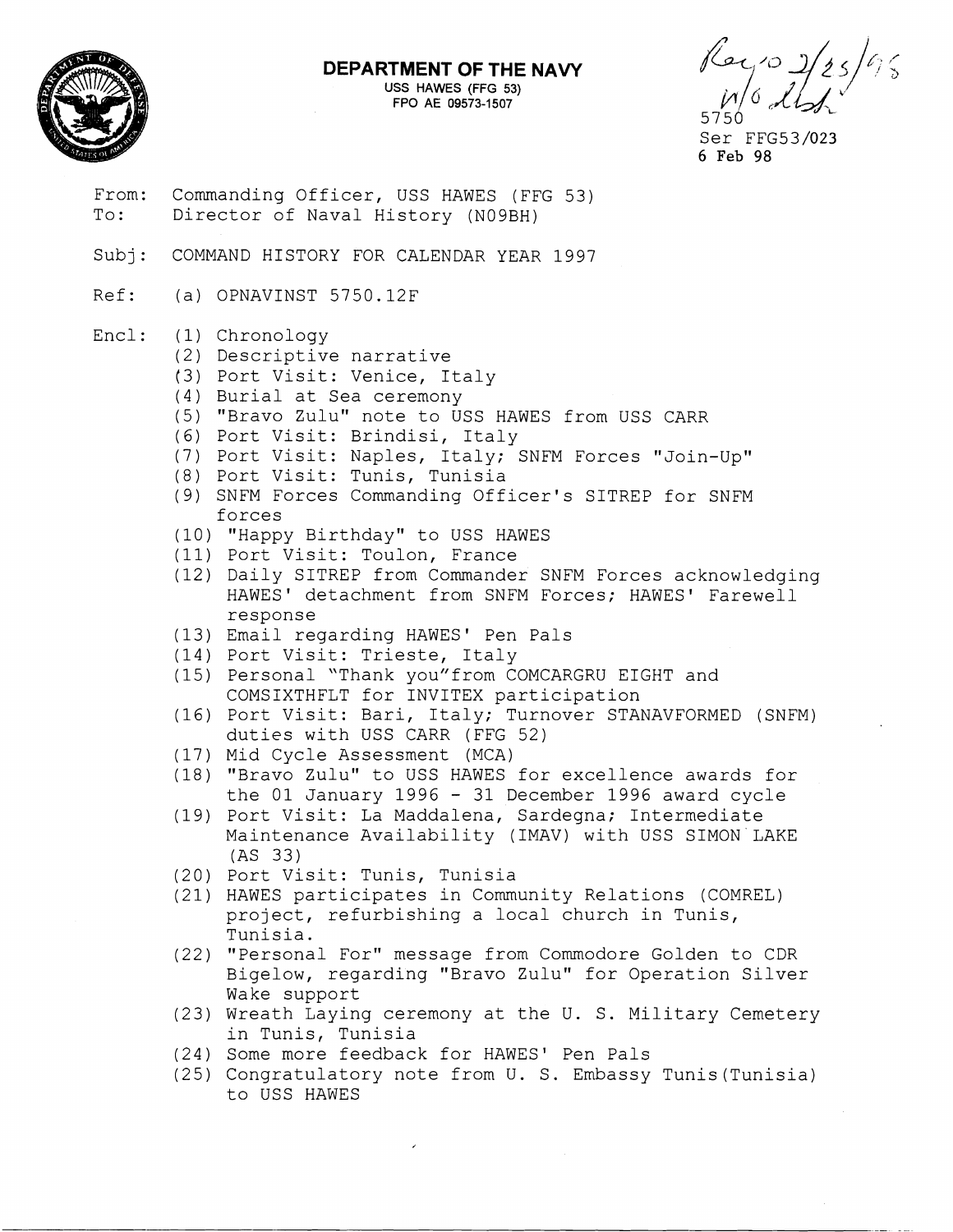- (26) Port Visit: Catania, Sicily
- (27) Port Visit: Varna, Bulgaria
- (28) Port Visit: Constanta, Romania
- (29) Port Visit: Odesa, Ukraine
- (30) "Bravo Zulu" from Charge D' Affaires, A.I. for HAWES' port visit to Romania
- (31) Port Visit: Novorossiysk, Russia
- (32) Port Visit: Izmir, Turkey
- (33) "Bravo Zulu" message from CINCUSNAVEUR for CJTF Silver Wake participants
- (34) Enlisted Warfare Qualifications Policy Changes
- (35) "Thank you" from ADM Larson for USNA Port Visit
- (36) Meritorious Unit Commendation Citation
- (37) Welcome Aboard pamphlet with Commanding Officer's biography insert
- (38) Color photograph of CDR D. D. Bigelow
- (39) 3.5" Diskette with cover letter, enclosures (1) and (2)

1. In accordance with reference (a), the command history for calendar year 1997 for USS HAWES (FFG 53) (UIC: 21234) is submitted for review.

2. Command Composition and Organization.

a. Mission: Multi-mission platform capable of performing in a variety of roles ranging from convoy escort to anti-air and anti-surface warfare. The addition of Naval Tactical Data System, Light Airborne Multi-Purpose helicopters, and the Tactical Towed Array System (TACTAS) has given USS HAWES a combat capability far beyond the class program expectations of the mid-1970's, and has made the ship an integral and valued asset in virtually any war-at-sea scenario.

b. Organizational structure: The immediate senior command is<br>nder. Destrover Squadron Three Two (UIC: 0137A). Aircraft Commander, Destroyer Squadron Three Two (UIC: 0137A). assigned to the unit are supplied by Helicopter Squadron Light, Detachment Five, from Mayport, Florida (UIC: 55151).

c. Name of commander: David D. Bigelow (CDR, USN).

d. Permanent duty station: Norfolk Naval Base, Virginia.

e. Type and number of aircraft assigned: One SH-GOB LAMPS Helicopter. Maximum capability is two helicopters.

3. Chronology is contained in enclosure (1).

4. Descriptive narrative is contained in enclosure (2).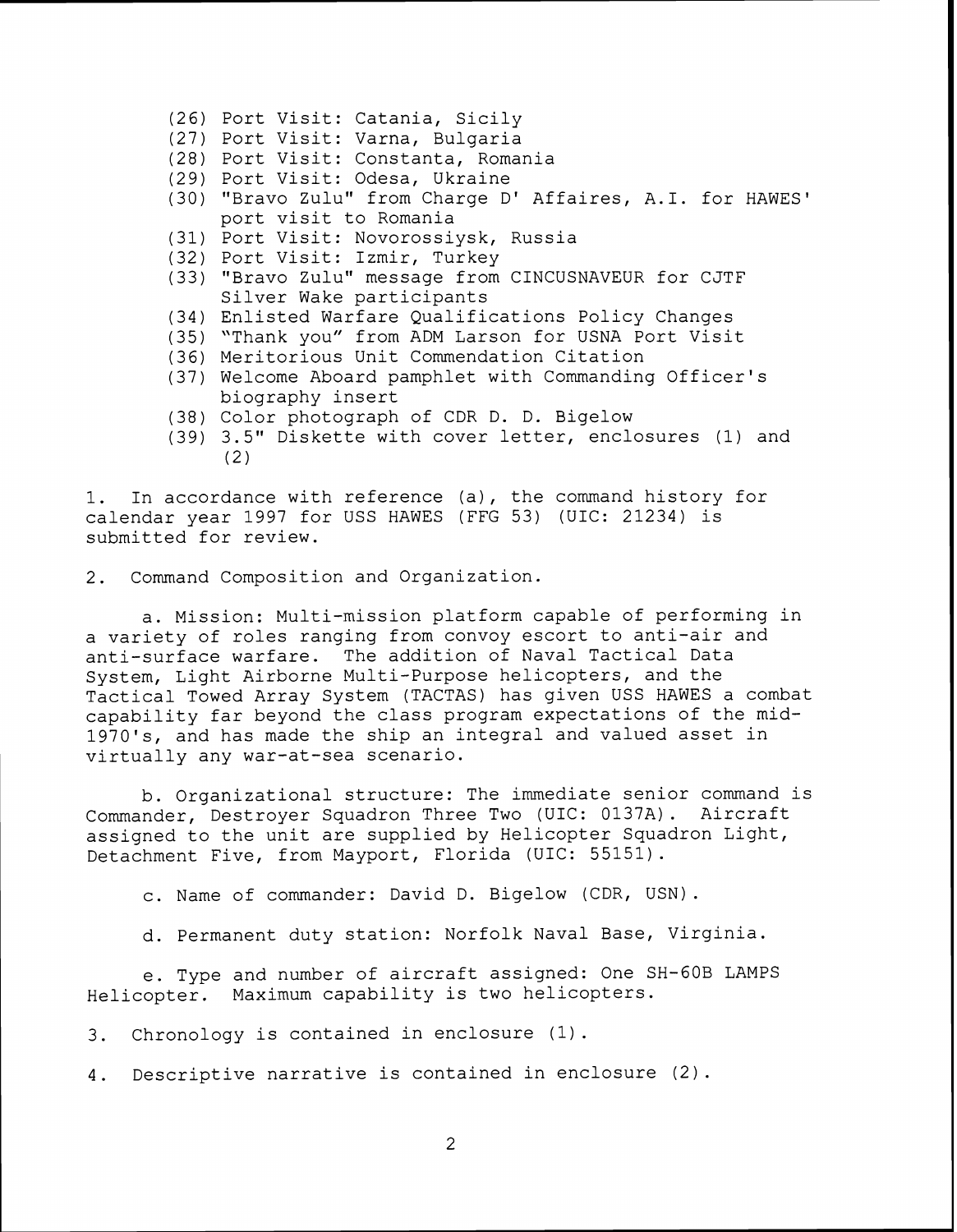5. Supporting documents are contained in enclosures (3) through (38).

6. This cover letter and enclosures (1) and (2) are saved as MS Word 4.0.

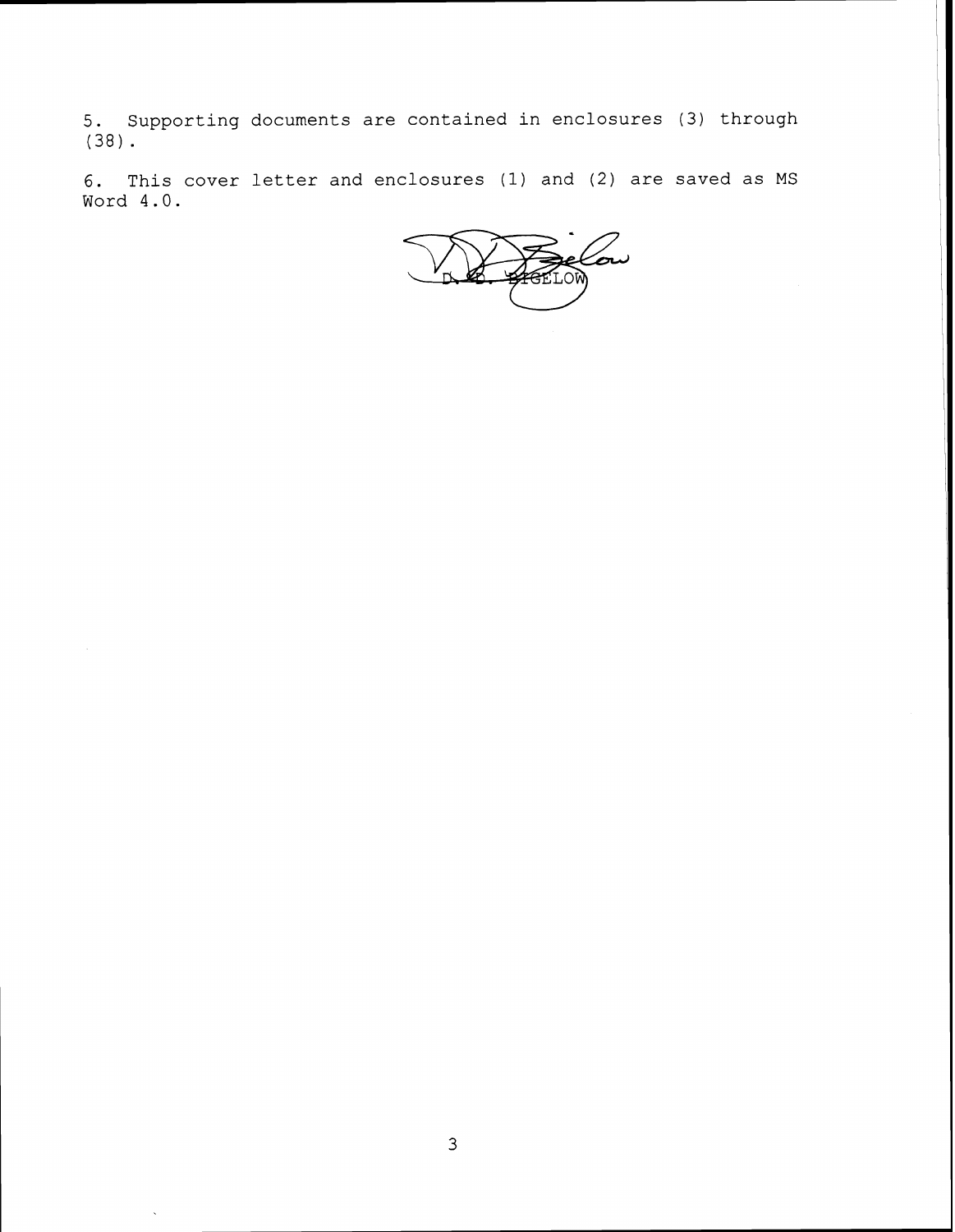## **Nineteen Hundred Ninety-Seven COMMAND HISTORY Chronology**

 $\mathbf{r}$ 

| $01 - 04$ Jan<br>04 Jan |               | Port visit Venice, Italy.<br>Safety Stand Up: Medical Training, "Back in the                    |
|-------------------------|---------------|-------------------------------------------------------------------------------------------------|
|                         |               | Saddle" Safety                                                                                  |
| 04 - 05 Jan<br>06 Jan   |               | Patrol Adriatic Sea                                                                             |
|                         |               | Burial at Sea ceremony (see Enclosure 3)                                                        |
| 06 Jan                  |               | Turnover Standing Forces (SFOR) CTG 436.01<br>duties to TCG ADATEPE                             |
| 06 - 09 Jan             |               | Transit Adriatic / Central Mediterranean (CMED):                                                |
|                         |               | Multi-mission Operations with USS THEODORE                                                      |
|                         |               | ROOSEVELT Battle Group units                                                                    |
| $10 - 16$ Jan           |               | Port Visit: Brindisi, Italy (see Enclosure 4)                                                   |
| 13 Jan                  |               | "Bravo Zulu" note to USS HAWES from USS CARR<br>(see Enclosure 5)                               |
| 17 Jan                  |               | DK1 (SW)<br>selected as HAWES' Sailor of the                                                    |
|                         |               | Year for $1996.$ GSE2(SW)<br>and SM3                                                            |
|                         |               | selected as HAWES' Sailor of the Quarter and                                                    |
|                         |               | Blue Jacket of the Quarter, respectively for 4th                                                |
|                         |               | Quarter 1996.                                                                                   |
| $17 - 19$ Jan           |               | Transit Adriatic / CMED, enroute to Naples, Italy                                               |
| $20$ Jan                |               | Observed DR. Martin Luther King's birthday                                                      |
| 20 - 24 Jan             |               | Port Visit: Naples, Italy; SNFM Forces "Join-Up"<br>(see Enclosure 6)                           |
| 22 Jan                  |               | Members of ship's company attend Papal Audience                                                 |
|                         |               | in Rome, Italy                                                                                  |
| 25 - 31 Jan             |               | Standing NATO Forces Mediterranean (SNFM) Basic                                                 |
|                         |               | Combat Enhancement Training (BCET), CMED/Adriatic                                               |
| 01 - 06 Feb             |               | Sea<br>Port Visit: Tunis, Tunisia (see Enclosure 7)                                             |
| 06 Feb                  |               |                                                                                                 |
|                         |               | SNFM Forces Commanding Officer's Situation<br>Report (SITREP) for SNFM forces (see Enclosure 8) |
| 07 - 12 Feb             |               | SNFM Intermediate Combat Enhancement Training                                                   |
| 09 Feb                  |               | $(\texttt{ICET})$<br>"Happy Birthday" to USS HAWES (see Enclosure 9)                            |
|                         |               |                                                                                                 |
| 13 - 21 Feb             |               | Port Visit: Toulon, France (see Enclosure 10)                                                   |
| 21 Feb                  |               | HAWES MED Deployment 97-1 Halfway Night Gala:                                                   |
|                         |               | Pizza, assorted cookies, and ice cream served on<br>the mess decks, while BINGO, card games and |
|                         |               | movies entertained the crew. The ship's store                                                   |
|                         |               | held a three-day sale on selected items.                                                        |
|                         |               | TRBATGRU completes first half of MED Tour.                                                      |
|                         | 22 Feb-03 Mar | Exercise DOGFISH 97, CMED                                                                       |
|                         | 04 - 07 Mar   | Exercise INVITEX 97-1, Adriatic / CMED                                                          |
| 06 Mar                  |               | Command Assessment survey conducted                                                             |
| 07 Mar                  |               | Daily SITREP from Commander SNFM Forces                                                         |
|                         |               | acknowledging HAWES' detachment from SNFM                                                       |
|                         |               | Forces. HAWES' farewell response follows. (see                                                  |
|                         |               | Enclosure 11)                                                                                   |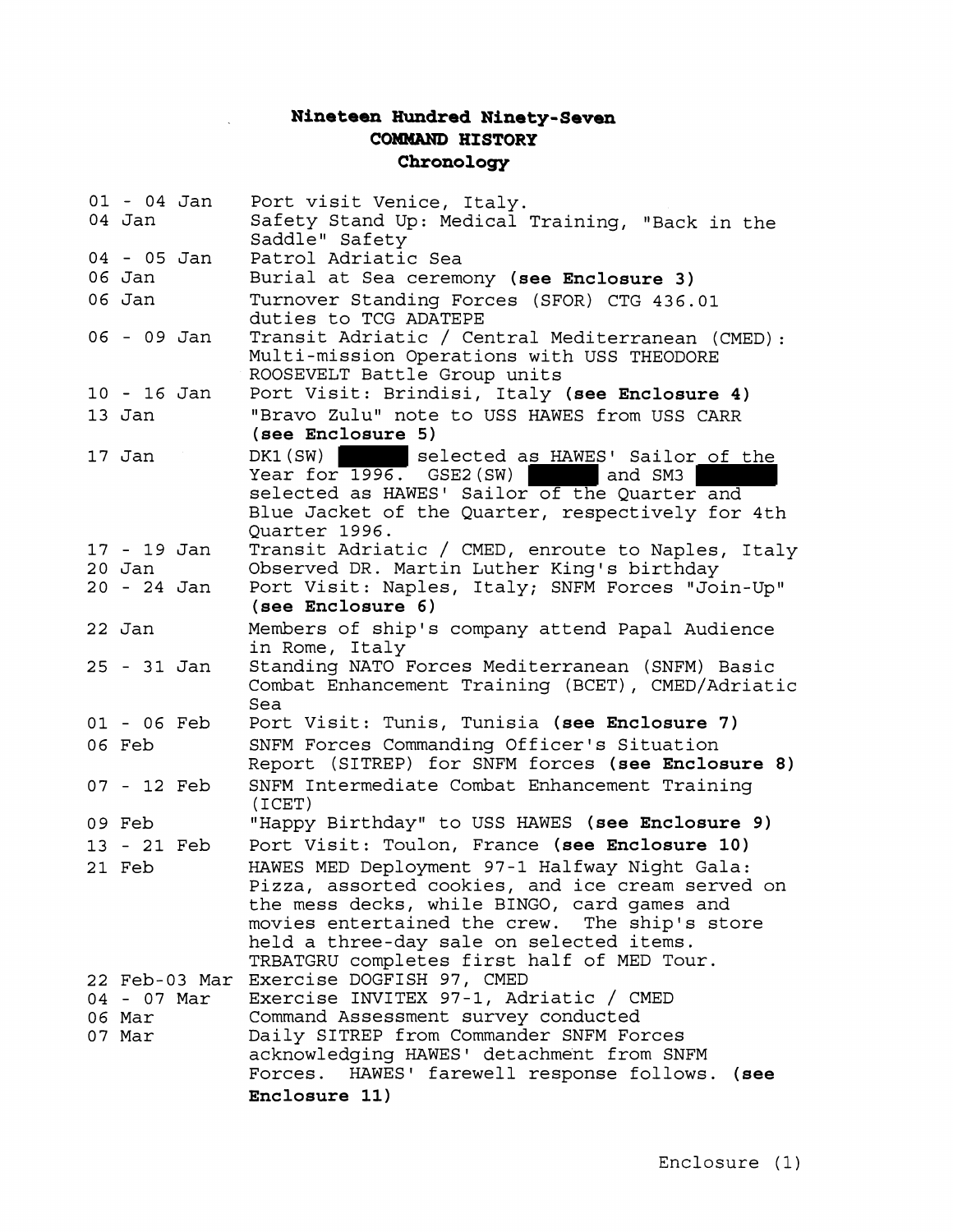| 08 Mar        | Email regarding HAWES' Pen Pals (see Enclosure<br>12)                                                                            |
|---------------|----------------------------------------------------------------------------------------------------------------------------------|
| 08 - 12 Mar   | Port Visit: Trieste, Italy (see Enclosure 13)                                                                                    |
| 10 Mar        | COMCARGRU EIGHT and COMSIXTHFLT extend a "Well                                                                                   |
|               | Done" and their personal "Thank Youx for all                                                                                     |
|               | participants in INVITEX 97-1. (see Enclosure 14)                                                                                 |
| 13 Mar        | Port Visit: Bari, Italy; Turnover STANAVFORMED                                                                                   |
|               | (SNFM) duties with USS CARR (FFG 52) (see<br>Enclosure 15)                                                                       |
|               |                                                                                                                                  |
| 13 - 16 Mar   | Mid Cycle Assessment (MCA) (see Enclosure 16)                                                                                    |
| 16 Mar        | "Bravo Zulu" to USS HAWES for excellence awards<br>for the 01 January 1996 - 31 December 1996 award<br>cycle. (see Enclosure 17) |
| 19 - 22 Mar   | Port Visit: La Maddalena, Sardegna; Intermediate                                                                                 |
|               | Maintenance Availability (IMAV) with USS SIMON                                                                                   |
|               | LAKE (AS 33) (see Enclosure 18)                                                                                                  |
| $22 - 23$ Mar | CMED Operations                                                                                                                  |
| $24 - 26$ Mar | Port Visit: Tunis, Tunisia (see Enclosure 19)                                                                                    |
| 25 Mar        | HAWES participates in Community Relations                                                                                        |
|               | (COMREL) project, refurbishing a local church in                                                                                 |
|               | Tunis, Tunisia. (see Enclosure 20)                                                                                               |
| 25 Mar        | "Personal For" message from Commodore Golden to                                                                                  |
|               | CDR Bigelow, regarding "Bravo Zulu" for                                                                                          |
|               | Operation Silver Wake support (see Enclosure 21)                                                                                 |
| 26 Mar        | Wreath Laying ceremony at the U. S. Military                                                                                     |
|               | Cemetery in Tunis, Tunisia (see Enclosure 22)                                                                                    |
| $27 - 30$ Mar | CMED Operations                                                                                                                  |
| 28 Mar        | Some more feedback for HAWES' Pen Pals (see                                                                                      |
|               | Enclosure 23)                                                                                                                    |
| 28 Mar        | Congratulatory note from U. S. Embassy Tunis<br>(Tunisia) to USS HAWES (see Enclosure 24)                                        |
| 30 Mar        | Observed Easter Sunday                                                                                                           |
| 31 Mar-06 Apr | Port Visit: Catania, Sicily (see Enclosure 25)                                                                                   |
| 11 - 14 Apr   | Port Visit: Varna, Bulgaria (see Enclosure 26)                                                                                   |
| 14 - 16 Apr   | Port Visit: Constanta, Romania (see Enclosure 27)                                                                                |
| 18 - 20 Apr   | Port Visit: Odesa, Ukraine (see Enclosure 28)                                                                                    |
| 21 Apr        | "Bravo Zulu" from Charge D' Affaires, A.I. for                                                                                   |
|               | Romania port visit (see Enclosure 29)                                                                                            |
| 22 - 24 Apr   | Port Visit: Novorossiysk, Russia (see Enclosure                                                                                  |
|               | 30)                                                                                                                              |
| 28 - 30 Apr   | Port Visit: Izmir, Turkey (see Enclosure 31)                                                                                     |
|               | 28 Apr-07 May Exercise DISTANT THUNDER, CMED                                                                                     |
| 29 Apr        | "Well Done" to the CJTF Silver Wake Team from<br>CINCUSNAVEUR (see Enclosure 32)                                                 |
| 11 May        | Turnover Mediterranean Deployment duties to the<br>USS JOHN HANCOCK                                                              |
|               |                                                                                                                                  |
| 11 - 19 May   | Return transit from Mediterranean Ocean to                                                                                       |

Enclosure (1)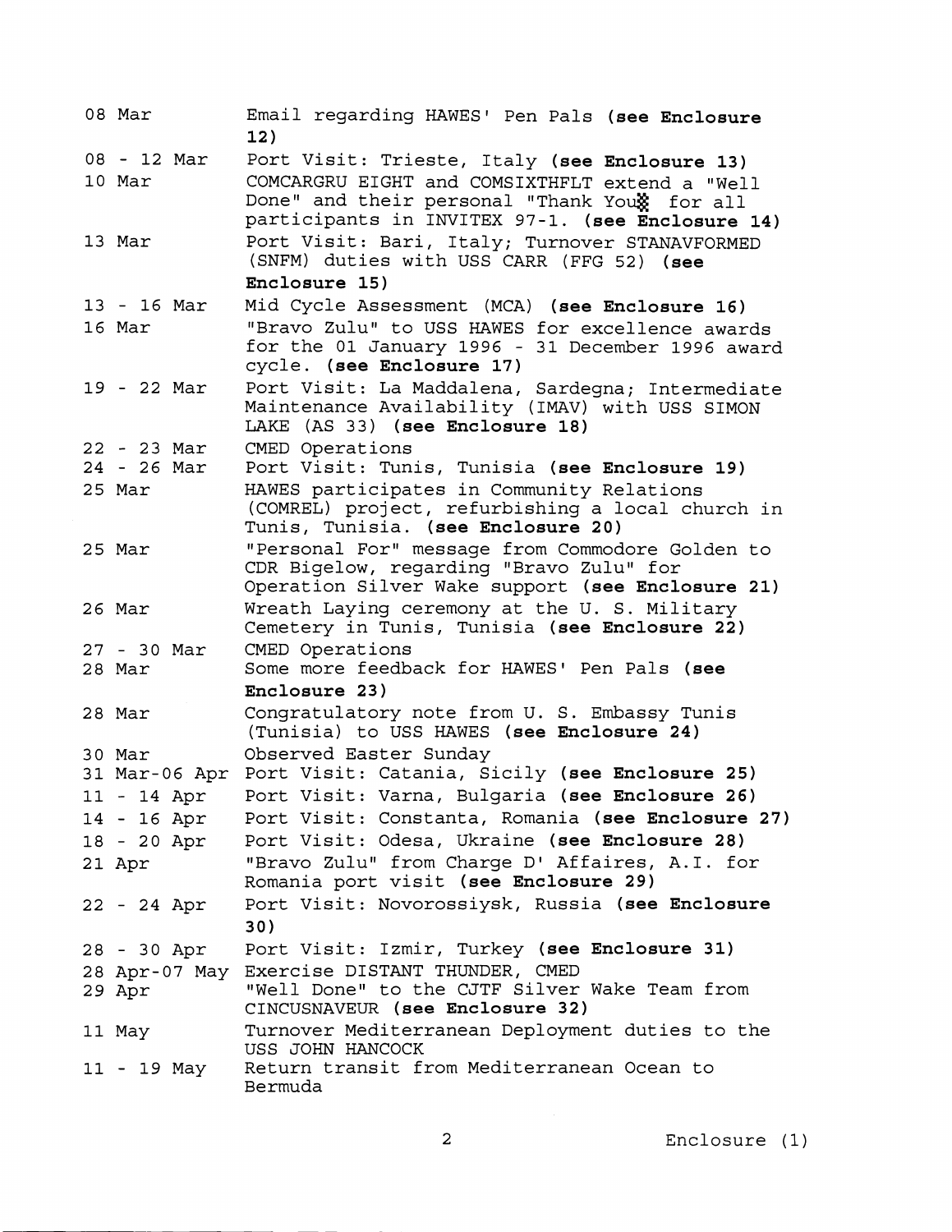| 19 May        | Anchorage in Bermuda for "Early Bird" offload<br>and "Tiger" onload   |
|---------------|-----------------------------------------------------------------------|
| 19 - 22 May   | Return transit from Bermuda to Homeport Norfolk,<br>Virginia          |
|               | 22 May-23 Jun Post Deployment Leave / Upkeep                          |
|               | 23 Jun-26 Jun Pre-AVCERT Tech Assist                                  |
| 27 Jun        | Fast Cruise                                                           |
|               |                                                                       |
|               | 30 Jun-02 Jul Pre INSURV underway rehearsal                           |
| $01$ Jul      | VADM Henry C. Giffin, III assumes command as                          |
|               | Commander Naval Surface Force Atlantic                                |
| 04 Jul        | Independence Day                                                      |
|               | 07 Jul-08 Jul Ammunition Offload at Yorktown Naval Weapons<br>Station |
| 08 Jul        | Family Day Cruise                                                     |
| 11 Jul        | Prospective COMDESRON 32, CAPT Reese visits                           |
| 14 - 18 Jul   | Board of Inspection and Survey (INSURV)                               |
| 15 Jul        | Underway Material Inspection                                          |
| 18 Jul        | HAWES is found fit for further service by INSURV                      |
| $21$ Jul      | CAPT Reese assumes command as Commander Destroyer                     |
|               | Squadron Three Two                                                    |
|               | 28 Jul-01 Aug Engineering Training Group Pre Light-off                |
|               | Training I/II                                                         |
| 29 - 30 Jul   | Command Semi-annual Physical Readiness Test                           |
| 01 Aug        | Underway for Nauticus Visit                                           |
| 01 - 03 Aug   | Nauticus visit                                                        |
| 04 Aug        | Underway to Norfolk Naval Shipyard                                    |
| 04 Aug-10 Oct | Restricted Availability at Norfolk Naval                              |
|               | Shipyard                                                              |
| 26 - 29 Aug   | PQS Assist Visit                                                      |
| 28 Aug        | Changeout of 1B Gas Turbine Engine                                    |
| 04 Sep        | Mid-Term Restricted Availability Conference                           |
| 09 Sep        | MMCM(SS/SW/AW) James L. Herdt is selected as the                      |
|               | new Master Chief Petty Officer of the Navy                            |
| 08 Sep        | CNO announces planned policy changes to the                           |
|               | Enlisted Warfare Qualification Standard (see                          |
|               | Enclosure 34)                                                         |
| 24 - 25 Sep   | COMDESRON 32 Drill Assessment Team Visit                              |
| 30 Sep        | General Hue Shelton, USA assumes duty as Chairman                     |
|               | of the Joint Chiefs of Staff                                          |
| 03 Oct        | Overhaul of Engineering/Supply Berthing Complete                      |
| 06 - 10 Oct   | Pre Light Off Training (PLOT III)                                     |
| 09 Oct        | Fast Cruise                                                           |
| 06 - 10 Oct   | CINCLANTFLT Surprise Disbursing Audit                                 |
| 10 Oct        | Transit to Norfolk Naval Station                                      |
| 20 Oct        | Aviation Certification Tech Assist                                    |
| 27 - 30 Oct   | Underway VACAPES OPAREA                                               |
|               | 30 Oct-03 Nov Port Visit: Annapolis, MD                               |
| 04 - 07 Nov   | Logistics Management Assessment (LMA) Assist Visit                    |
|               | Command Assessment of Readiness and Training                          |
| $10 - 14$ Nov | (CART) II                                                             |
|               | VADM William J. Fallon, USN relieved VADM V. E.                       |
| 14 Nov        | Clark, USN as Commander Second Fleet                                  |
| 17 - 18 Nov   | Ammunition Onload, Yorktown, VA                                       |
|               |                                                                       |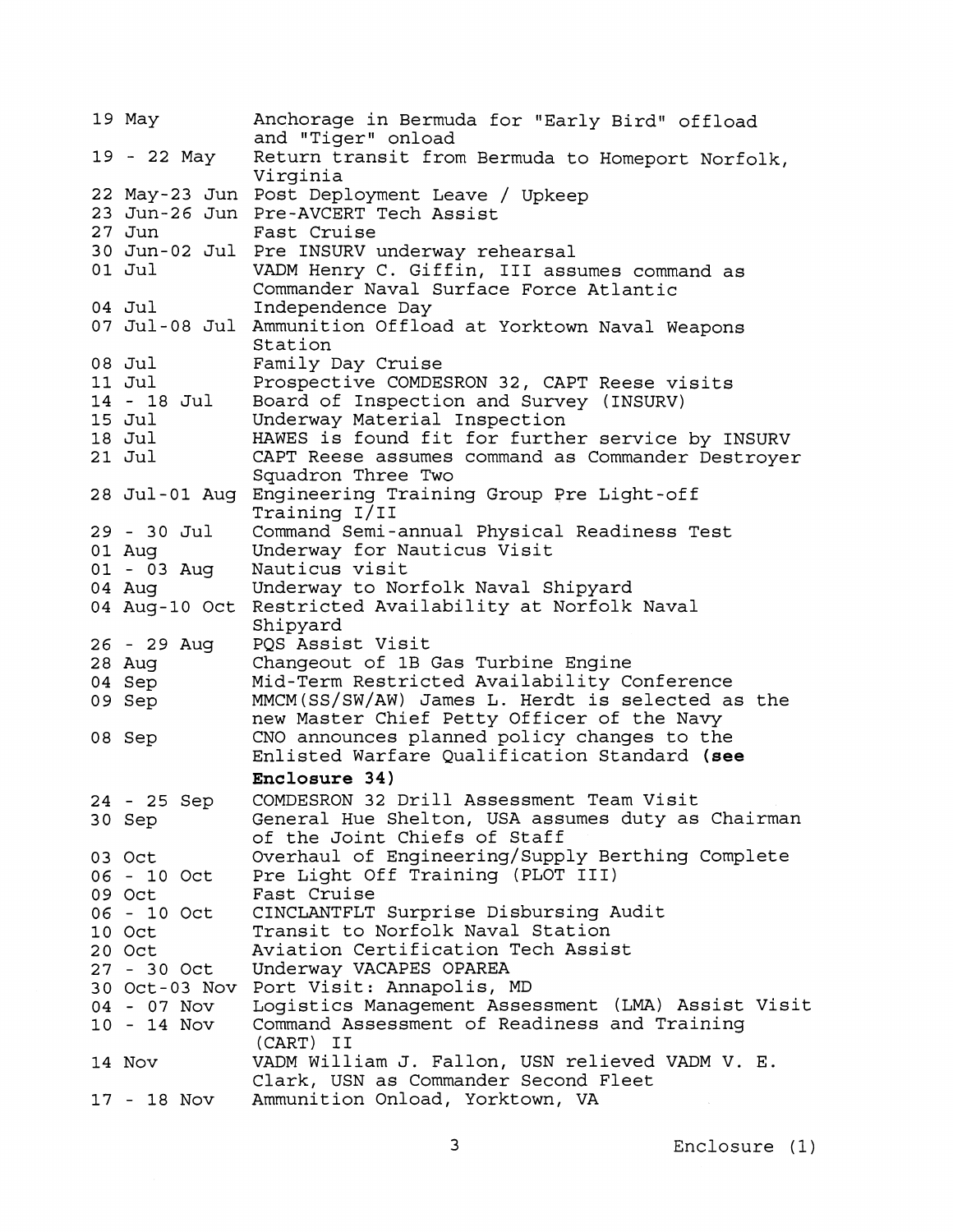| 19 - 25 Nov<br>20 Nov<br>20 Nov | Intermediate Logistics Offload (ILO) Team Visit<br>Command Personnel Inspection<br>Navy Somkeout Day                      |
|---------------------------------|---------------------------------------------------------------------------------------------------------------------------|
| 21 Nov                          | LCDR Ronald C. Merritt relieved LCDR Shawn D. Mank<br>as Executive Officer in HAWES                                       |
| 02 Dec                          | HAWES awarded the Meritorious Unit Commendation<br>for participation in Operation Silver Wake from<br>12 - 15 March 1997. |
| $03 - 05$ Dec                   | Tailored Ship's Training Availability (TSTA) I for<br>Combat Systems Training Group (CSTG), Inport                        |
| 08 - 12 Dec                     | TSTA I for CSTG and Fleet Training Group (FTG),<br>Underway in VACAPES OPAREAS                                            |
| 13 Dec                          | HAWES Children's Christmas Party                                                                                          |
|                                 | 15 - 19 Dec TSTA I for FTG, Inport                                                                                        |
|                                 | 19 Dec-04 Jan Holiday Leave and Upkeep                                                                                    |

 $\label{eq:2.1} \frac{1}{\sqrt{2}}\left(\frac{1}{\sqrt{2}}\right)^{2} \left(\frac{1}{\sqrt{2}}\right)^{2} \left(\frac{1}{\sqrt{2}}\right)^{2} \left(\frac{1}{\sqrt{2}}\right)^{2} \left(\frac{1}{\sqrt{2}}\right)^{2} \left(\frac{1}{\sqrt{2}}\right)^{2} \left(\frac{1}{\sqrt{2}}\right)^{2} \left(\frac{1}{\sqrt{2}}\right)^{2} \left(\frac{1}{\sqrt{2}}\right)^{2} \left(\frac{1}{\sqrt{2}}\right)^{2} \left(\frac{1}{\sqrt{2}}\right)^{2} \left(\$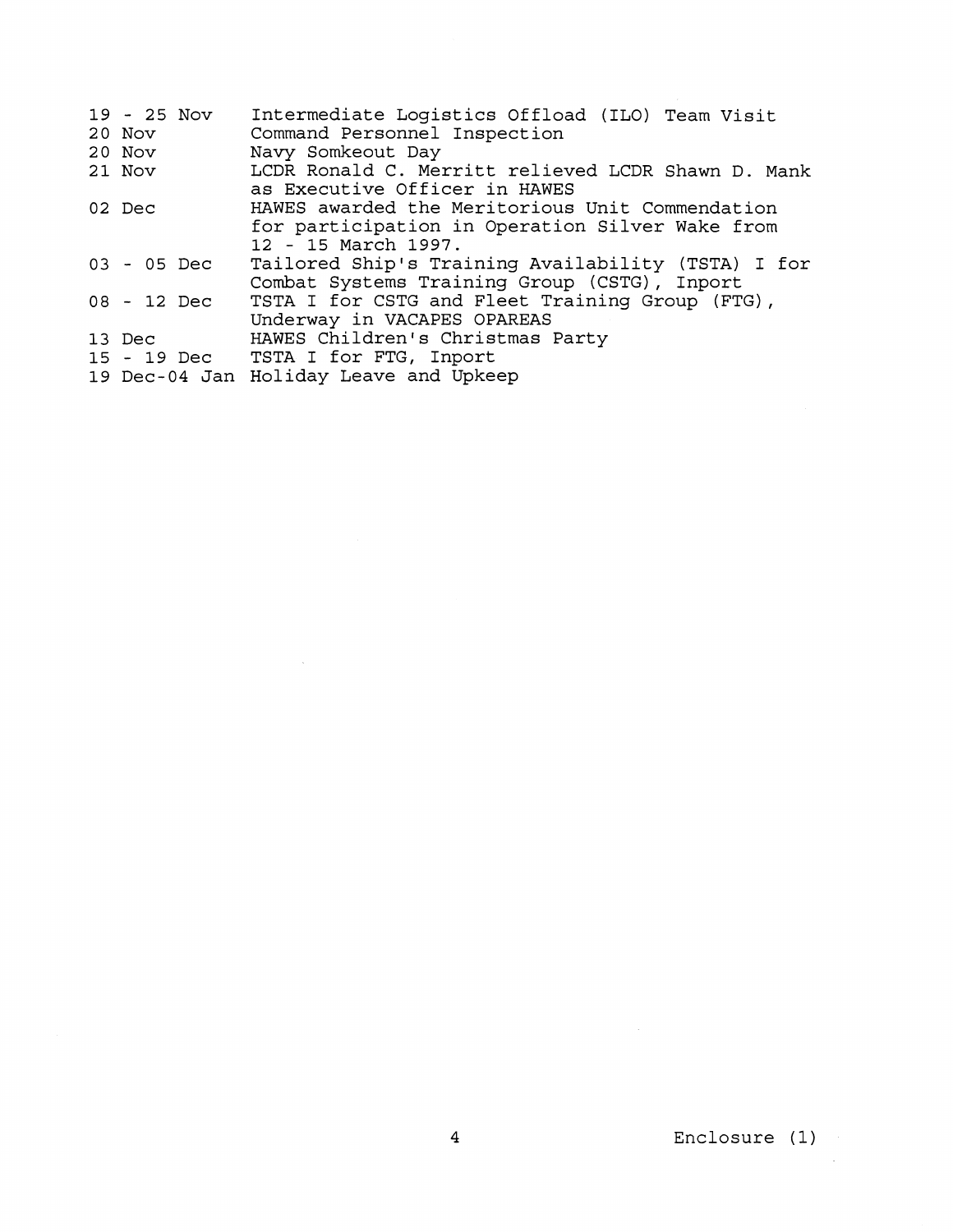## **Ninatean Hundrod Ninety-Seven COMQUD HISTORY Narrative**

The new year was celebrated inport Venice, Italy. Stabilization Forces (SFOR) operations were conducted 04 through 06 January.

A Burial at Sea ceremony was conducted on 06 January, 1997 with full military honors, underway in the Adriatic Sea.

Dr. Martin Luther King JR. Day was observed 20 January.

On 22 January, HAWES crew members visited Rome, Italy and attended a Papal Audience in the courtyard in front of the Vatican. Afterwards, crew members had a few hours to visit the Sistine Chapel and local Italian shops and restaurants.

On 30 January, several crew members exchanged position with Greek sailors on the Greek frigate, HS HYDRA, in support of the Standing Naval Forces Mediterranean (SNFM) "CROSSPOLL" evolutions. ENS , 052 , 052 , GSE2(SW) , and GMM3 spent the day onboard, learning about differences in culture and underway operations of the Greek Navy.

USS HAWES celebrated its twelfth birthday on 09 February 1997. Congratulatory notes received from its sponsor, Ms. Ruth Hawes Watson and HAWES' adopted school in Norfolk, Virginia, Kemps Landing Magnet School.

MED Deployment 97-1 halfway night festivities were celebrated 21 February with much anticipation. Pizza, assorted cookies, and ice cream were among the various items on the appetizing menu. Games included rounds of BINGO, dominoes, and cards. Movies were shown throughout the night. A good time was had by all participants. Half-way through deployment, half-way to go.

HAWES detached from Standing Naval Forces Mediterranean (SNFM) on 06 March 1997 after a spirited "Sail Past" of six other ships in the SNFM battle group. Upon coming alongside the flagship, the Greek frigate HS HYDRA, "Cheer Ship" commenced. Firehoses with colored water were sprayed over the side, alarms sounded, and the full spread of national ensigns (one for each participating unit's country) were flown from the main halyard. Salutes were heartily exchanged and HAWES pulled away at Flank, 30 knots ahead. USS CARR would later relieve HAWES of her duties, on 13 March.

During the second port visit to Tunis, Tunisia, on 26 March, HAWES sailors participated in a wreath laying ceremony at the U. S. Military Cemetery of Tunis. This action was out of respect for those who gave their lives in the landings in, and occupation of, Morocco and Algeria and in subsequent fighting which culminated in the liberation of Tunisia.

Upon departure from Tunisia, the U. S. Embassy sent a congratulatory message to the officers and crew of HAWES for conducting an excellent port visit. "Faced with a daunting and demanding protocol schedule which began immediately on day one,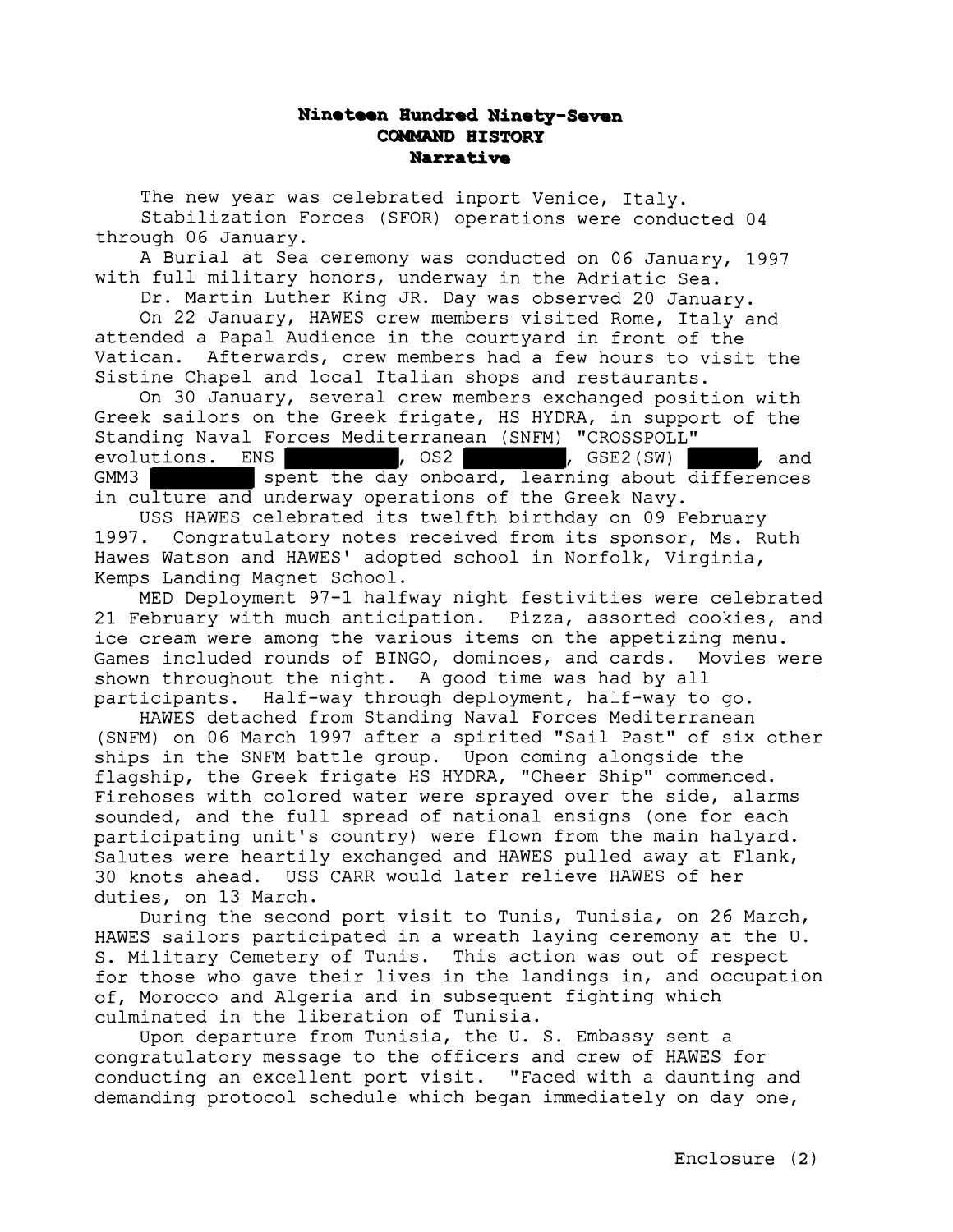the crew proved to be flexible and exceptional hosts. The refined and gracious hospitality shown to the international community was superb."

On 30 March, HAWES observed Easter Sunday underway with a special Holiday routine, religious services and a special dinner.

Upon arrival in Catania, Sicily for the period 31 March to 06 April, HAWES commenced the necessary final preparations and repairs prior to transiting northeast to the Black Sea for a busy schedule of operations in April. The port visit was also a much needed time for crew rest and relaxation, as well as use of the Sigonella Air Base NEX and Commissary facilities. On the morning of 07 April, HAWES promptly set sail for the Black Sea.

Black Sea operations began with the northbound transit of the Dardanelles, the Sea of Marmara, and the Turkish Straits on 10 April.

HAWES pulled into the first of four Black Sea ports, Varna, Bulgaria on 11 April. Despite chilling late-winter winds, the crew enjoyed touring the small city of Varna, taking in the local shops and two evenings of Bulgarian folk dancing and dining. As a whole, this would eventually be voted the most-entertaining port visit in the Black Sea.

Next on the agenda was an adventurous transit north to Constanta, Romania. Departure from Varna occurred early morning on 14 April; this would turn out to be the roughest transit in the Black Sea, with winds consistently 30-40 knots from the North and sea states 7-15 feet. With arrival at the outer harbor of Constanta late in the evening on the 14th, also came the peak of the worse storm in 30 years and unusually cold weather. The harbor was closed with the exception of our arrival; all other ships were forced to ride the storm out at sea.

In Constanta, the highlight of the visit was a tour to Bran Castle (Dracula's Castle) in central Romania. Close to one third of the crew departed for a twenty-two hour trek throughout the Romainian country-side, stopping at the Peles Castle (former royal residence in Sinaia), Poiana Brasov ski resort with lunch at the "Outlaw's Hut" Restaurant, Bran Village and Castle, and Romainia's capital of Bucharest. Shopping in town proved to be the most-profitable with crystal and china being the popular purchases.

Departure from Constanta was in the morning of 17 April with an overnight transit to Odesa, Ukraine, and arrival the next morning. Odesa was a welcome port visit, in the heart of the city and close to the welcoming crowds. Although the architecture of the city has suffered from years of weather, the people of Odesa showed much western influence and were very sociable to the crew of HAWES. Tours were held as in the other Black Sea ports, with enthusiastic attendance and always more people than time allowed. Some crew members participated in a spirited wreath laying ceremony with about 75 cadets of the Ukrainian Military Academy; following the ceremony, tours of the

2 **Enclosure** (2)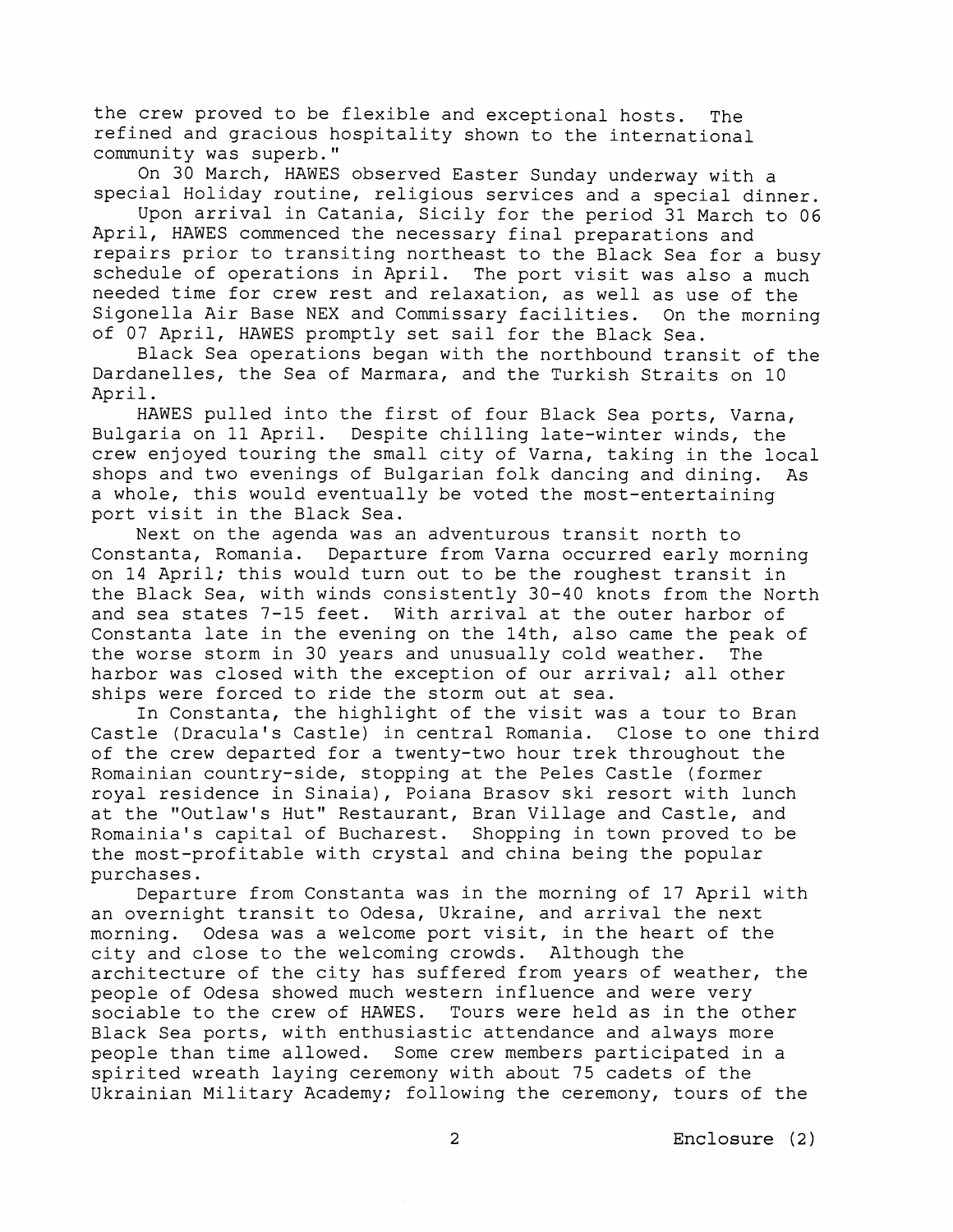city were presented. Finally, during the night before departure, approximately thirty crew members attended an entertaining and picturesque Odesa Opera and Ballet theater, followed by one last night of restaurants and shopping.

Departure occurred on 21 April with a day and half transit through the Black Sea to the last port visit of Novorrossiysk, Russia, a naturally deep harbor set in the northeastern corner of the Black Sea. Despite the poor weather for arrival of winds and occasional precipitation, the next few days turned out nicely with a reception onboard for the guests of the Mayor of the city during the second evening inport. Sightseeing of the vineyards across the countryside were popular tours and daily interactions with the people of Novorrossiysk was both intriguing and entertaining, as the HAWES sailors attempted to communicate and exchange emblems of American society with Russian citizens. All crew members left Novorrossiysk with a finer appreciation for the one-time enemy of the United States.

Departure was during the late morning of 25 April with a fast transit across the widest part of the Black Sea, to the outbound transit of the Turkish Straits on 26 April.

The final port visit of Mediterranean Deployment 97-1 was in Izmir, Turkey in conjunction with the planning conferences for the Turkish exercise Distant Thunder. HAWES anchored in the outer harbor of Izmir, enjoying two short days filled with shopping in the Turkish Bazaar and gold jewelers in the heart of the city. Once the two days were complete and HAWES crew had "spent their last dollars overseas," the anchor was weighed for nine days of operations.

Finally, on 07 May, HAWES said "Goodbye" to their Turkish counterparts, and headed west for turnover duties with the USS JOHN HANCOCK. The final tasking occurred 11 May near the Straits of Gibraltar, and HAWES departed westbound at twenty knots, headed for homeport Norfolk, Virginia, via a short stop in Bermuda on 19 May for "tiger" onload and "early bird" offload.

On a beautiful sunny day, after three fun filled Tiger Cruise days, HAWES moored port side to pier five berth two to meet our loved ones. Hundreds of family and friends were on the pier to greet us. But, before the brow was opened to visitors the Commanding Officer officially tagged out the ship from operation with an enormous bright red danger tag, which he personally signed and hung at the quarterdeck for all to see. Leave and stand down period one commenced 22 May.

Everyone returned safe and well rested from leave and stand down on 23 June, ready to face an impending INSURV inspection.

The Senate confirmed the President's nomination of VADM Henry C. Giffin, as Commander, Naval Surface Force, U.S. Atlantic Fleet on 01 July.

Fast Cruise had a fair number of glitches, as expected after weeks of stand down but, it helped to restore our proficiency in conducting safe and successful underway evolutions. On 30 June

3 Enclosure (2)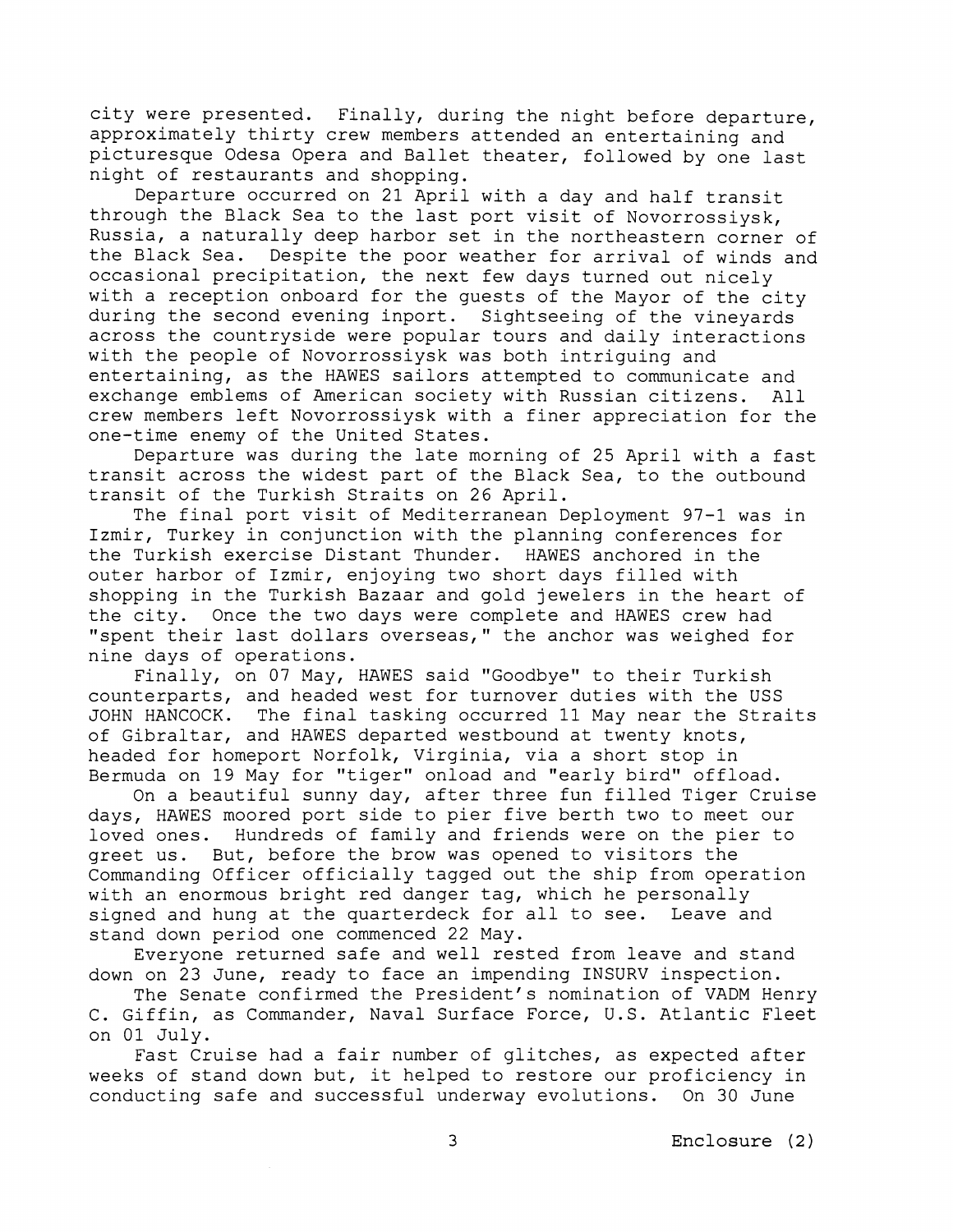the training paid off when we commenced a very profitable pre-INSURV underway rehearsal. The schedule of events was smoothed out and everyone rehearsed their INSURV tasks. DESRON staff evaluated many areas of our preparations for a "pre-look". During the next two weeks the ship diligently corrected the last few discrepancies and improved on coordination of events. Our goal was to "keep the inspection moving" and to pack the underway material inspection day with continuous events. We met our goal, on 18 July HAWES was found fit for further service. Commodore Reese took note of our efforts and accomplishment. He remarked that "HAWES met the challenge and surpassed most other ships in the fleet... HAWES is a clean, well managed ship."

In the midst of all of the INSURV preparations, HAWES also conducted a very efficient ammunition offload at Yorktown Naval Weapons Station from 07 through 08 July. On the return trip from Yorktown, families were allowed to embark for a day cruise down the York River. The day was clear and sunny, and all of the family members enjoyed the trip.

Commodore Reese relieved Commodore Benkert as Commander Destroyer Squadron Three Two in a ceremony held onboard USS RAMAGE (DDG 61) in Newport, Rhode Island on 21 July.

The Engineering Department took its first step in the new training cycle during the week of 28 July. Engineering Training Group came aboard to conduct Pre Light-off Training phase one and two. Their review of programs and material set goals the department needed to reach for the Engineering Certification.

On the way to Norfolk Naval Shipyard, a weekend stop was made at Nauticus. Hundreds of tourists visited the ship. The duty sections worked hard all weekend to ensure a professional presentation of the ship.

Monday morning, 04 August, HAWES arrived at Norfolk Naval Shipyard to commence a two month Restricted Availability period.

Weeks of training and preparation paid off when the PQS Assist Visit from the Readiness Support Group reviewed our records in late August. The inspector complimented the program's thoroughness and commented that it was one of the best administered PQS programs he had seen.

The change out of 1B Gas Turbine Engine happened quickly and smoothly on 28 August. The quick change out was a testament to Gas Turbine Engine Technology. A comparable engineering change out on a steam ship would have taken many weeks or maybe even months.

At the half way point of the restricted availability (RAV), ship's force and Intermediate Maintenance Activity (IMA) work was right on track. The renovation work in Engineering and Supply Berthing was impressive. The entire berthing was gutted and new decking, bunks, and lockers are being installed. The end product will be something the crew will take pride in. The Alteration and Installation Team (AIT) contractors were also racing against the RAV "clock" to complete their jobs before we leave the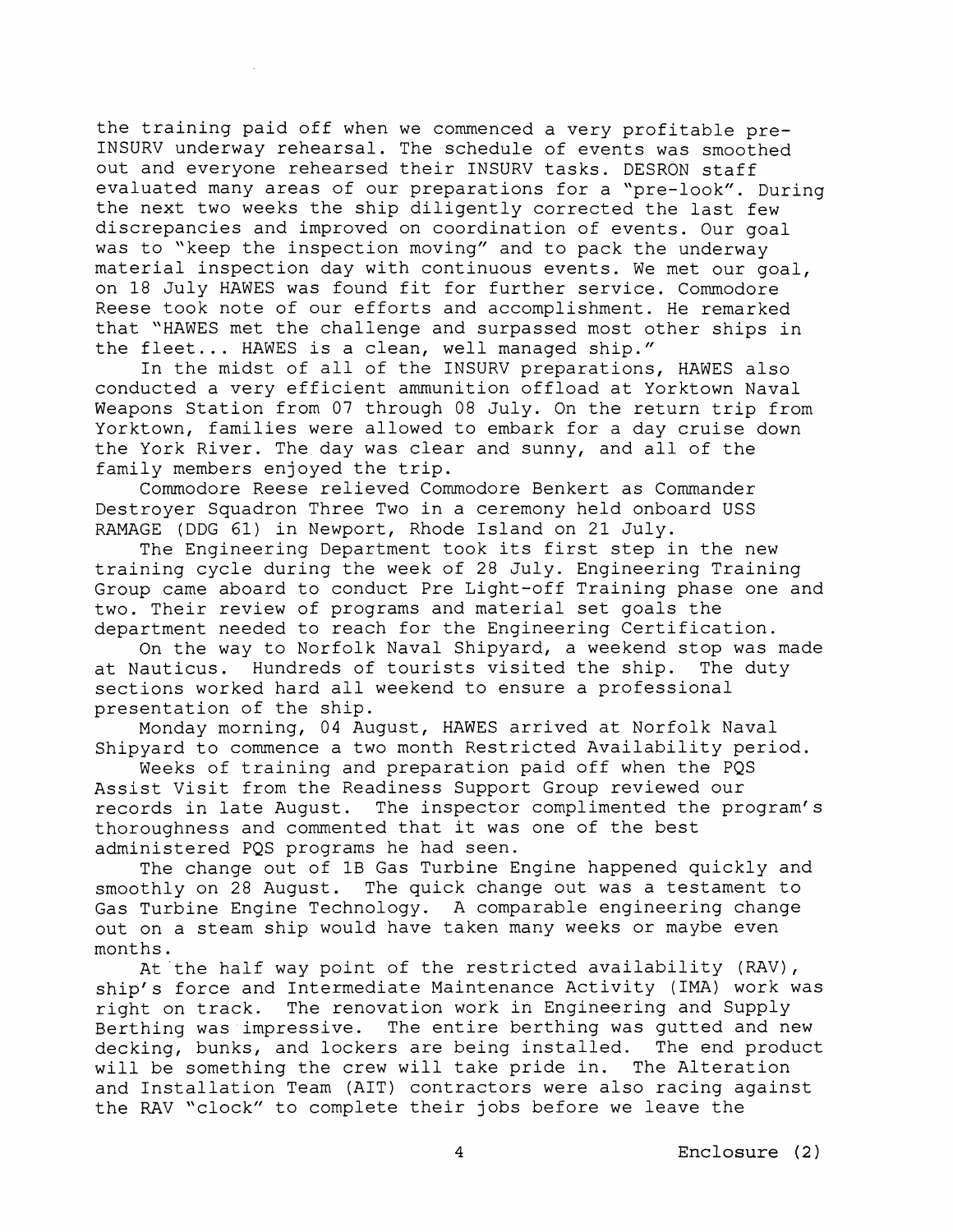shipyard. The Torpedo Magazine modification proceeded on schedule. This modification will enable HAWES to carry MU This modification will enable HAWES to carry MK 50 torpedoes and Penguin anti-surface missiles. The MK 50 will enhance the undersea warfare mission by giving us faster, longer range torpedoes. These new torpedoes also have a shaped charge warhead which can penetrate a double hull. The Penguin missiles will give our embarked helicopters offensive anti-surface warfare capability. The AIT contractors installing the plastic waste processor are a little behind schedule, but they will quickly gain on their project when the bulk of the machinery is installed. The plastic waste processor is part of a navy wide effort to protect the environment and to be conservation minded. Nearly all deployable navy ships are receiving a plastic waste processor. After the installation, all of the plastic waste generated by the ship, when underway, will be compacted by the processor and stored until the ship pulls into port. The compacted plastic will then be taken to a recycling station or be properly disposed.

During the last week of September, a couple of weeks prior to the Engineering Light Off Assessment, the DESRON Drill Assessment Team visited to evaluate our Inport Emergency Teams. The teams did well and HAWES took one more step towards engineering readiness.

On 03 October the civilian contractors and ship's force tiger team completed the overhaul of Engineering/Supply Berthing, one week early. The early completion was great for morale and scheduling. The crew was able to move off the berthing barge and get settled in before Pre Light Off Training (PLOT 111) started. Personnel were able to concentrate their full attention on the PLOTT III training. This was key to the impressive presentation of the engineering plant readiness.

The results of the PLOTT I11 training impressed even the Commodore, who upgraded the training to a Light Off Assessment (LOA) certification. The Engineering Department and the entire ship worked for weeks preparing for the training. Two Main Space Fire Drills per week and daily practice of hot and cold checks for the ten weeks of the shipyard availability paid off. This achievement also boosted morale and improved the ship's schedule.

Getting underway on ship's power to leave the shipyard on 10 October was a satisfying reward for our efforts. If we had not performed so well, tugboats would have pushed the ship up to Norfolk Naval Station while the ship was dark and lifeless. HAWES left the shipyard, to begin work-up training, in control of her destiny.

The first opportunity to shed the drudgery of a two and one half month Restricted Availability and inport routine came on 27 October when we cast off lines to conduct independent underway training in the VACAPES OPAREA. Junior Officer ship handling, General Quarters, small boat operations, Combat Systems Training Team scenarios, and gun shoots highlighted the three days of fun

5 Enclosure (2)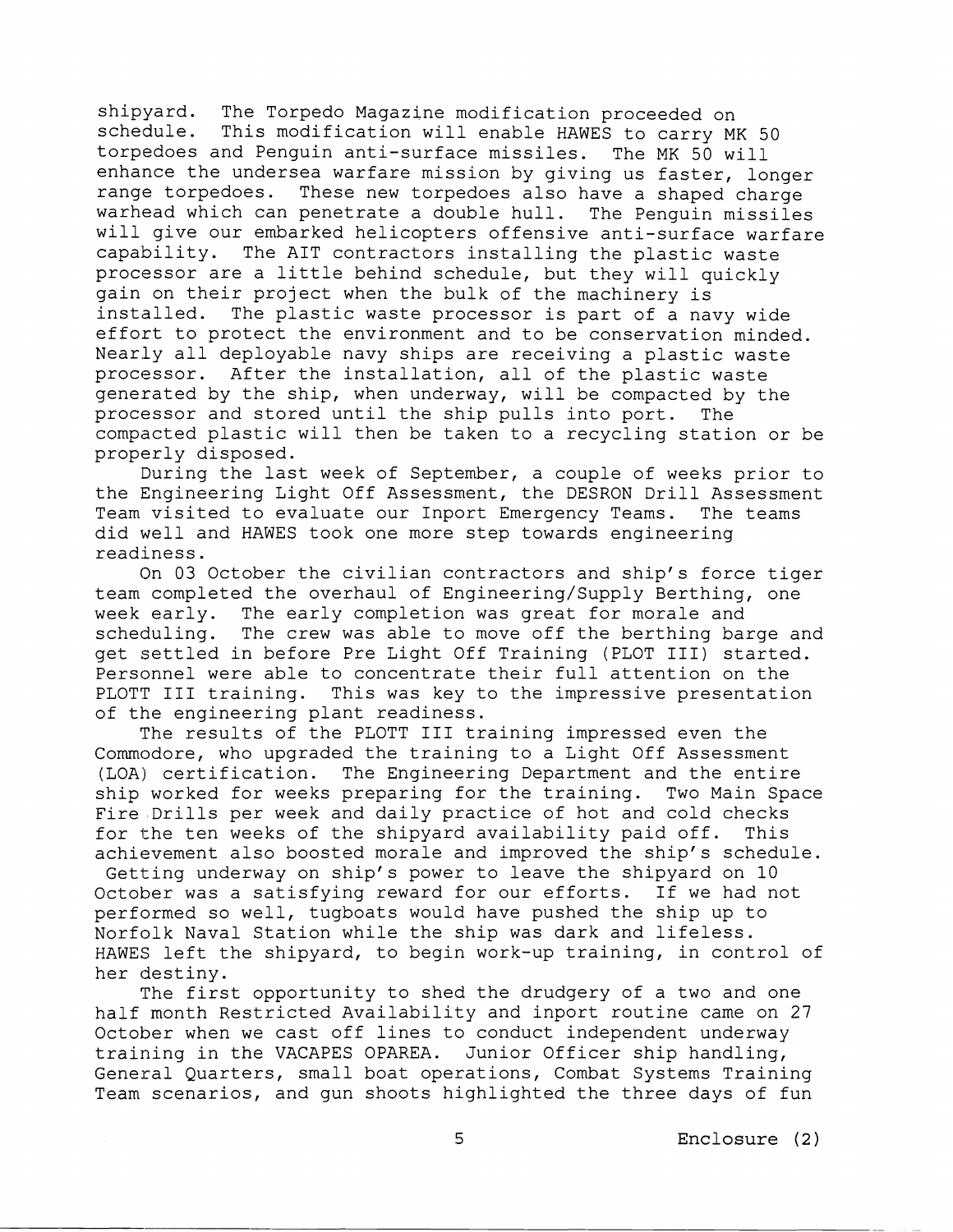and training. A ship is meant to be at sea. After months of inport maintenance, everyone enjoyed the time underway.

A port visit to Annapolis, MD capped off the week of training. The crew enjoyed liberty and sight seeing in The crew enjoyed liberty and sight seeing in the historic town. The Captain dined with the Midshipmen for lunch in King Hall and the crew hosted tours of the ship for over 500 midshipmen. Ten Midshipmen embarked for the return transit and sea and anchor detail back to Norfolk, VA, and experienced their first steel beach picnic (in November) in the Navy.

After all of the fun of independent underway training we jumped right back into the scrutiny of another inspection team from 04 through 07 November. HAWES fared well even though the Logistics Management Assessment Team Assist Visit was scheduled on short notice with little time to prepare. The inspection concluded that our preventative maintenance accomplishment rates were above average and that our equipment validations were well above standards. Preventative maintenance procedure spot checks went well but, work needed to be done on Damage Control Petty Officer qualifications.

The very next week the scrutiny was increased as HAWES had to validate its Command Assessment of Readiness and Training. Volumes of checklists were utilized by the officers and crew to assess HAWES' readiness for training. Every aspect was covered from damage control to personnel qualifications to administration, etc. The ship had to make an honest inspection and assessment of itself. Then, during the week of 10 through 14 November, a score of Afloat Training Group (ATG) personnel came aboard to evaluate HAWES' assessment and decide how HAWES was to continue on with the training cycle. Specifically, the Captain and ATG decided which weak areas needed to be trained on during the rest of the Tailored Ship's Training Availabilities (TSTAs) based on the ship's self assessment, which was found to be accurate.

For the last two weeks of November the focus was on correcting as many material discrepancies and administrative shortcomings as possible before December when the TSTA starts. But, also during those two weeks HAWES conducted an ammunition onload at Yorktown Naval Weapons Station. All of the rounds needed for training during TSTA were onloaded during a quick two days between 17 through 18 November.

On 20 November the crew assembled on the Flight Deck in Dress Blues for a Command Uniform Inspection. The inspection corresponded with the Executive Officer Turnover. LCDR Ronald C. Merritt had the chance to inspect his men before relieving LCDR Shawn D. Mank as Executive Officer on 21 November. The crew looked exceptionally smart for the inspection.

On the 02 December HAWES was awarded the Meritorious Unit Commendation for participation in Operation Silver Wake from 12 through 15 March 1997.